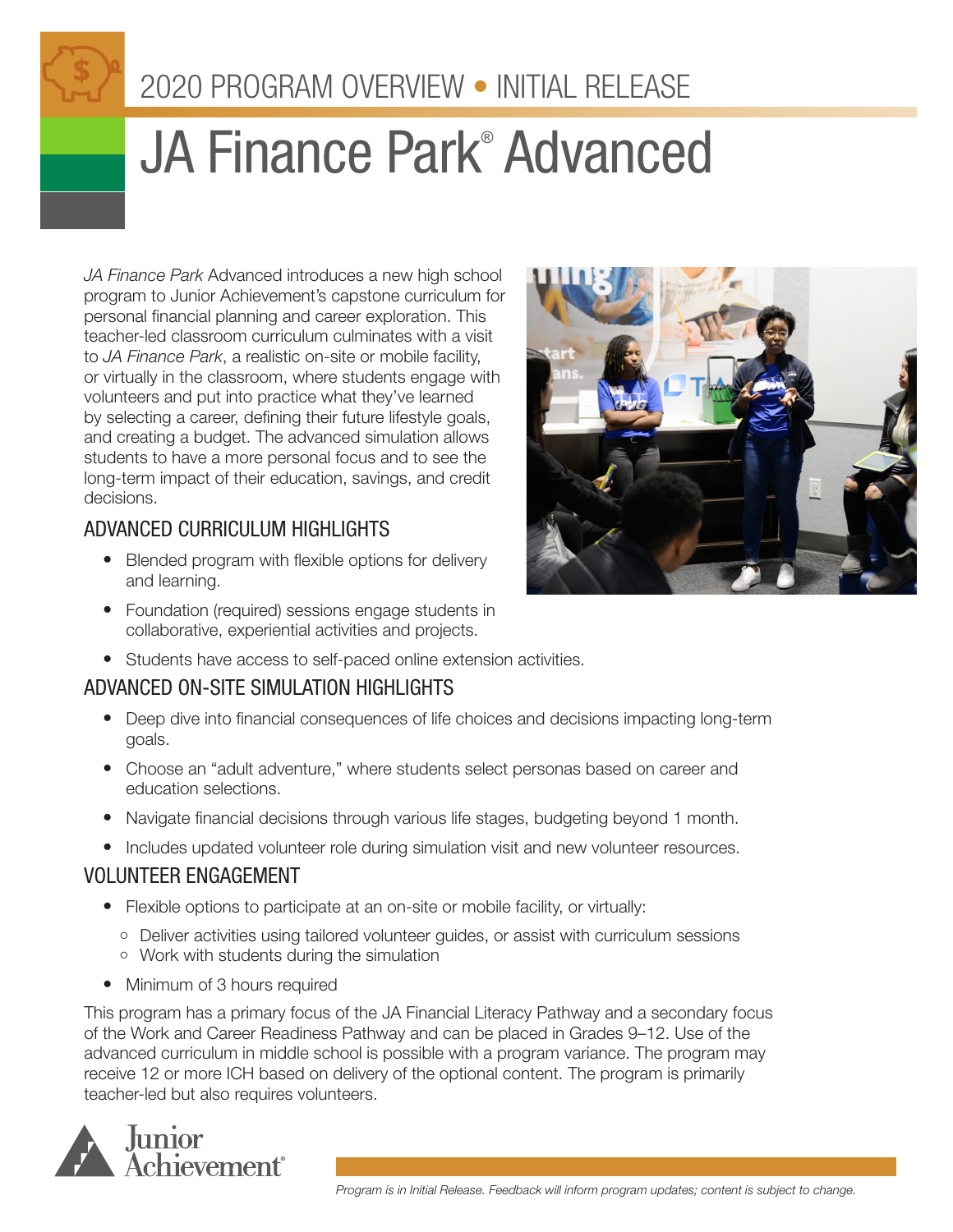#### Advanced Curriculum Outline

| <b>Theme</b>                                            | <b>Type</b> | <b>Title</b>                                    | <b>Description</b>                                                                                                                                                                                                                                                                                                                                            |
|---------------------------------------------------------|-------------|-------------------------------------------------|---------------------------------------------------------------------------------------------------------------------------------------------------------------------------------------------------------------------------------------------------------------------------------------------------------------------------------------------------------------|
| Theme One:<br><b>Employment and</b><br>Income           | Foundation  | <b>Career Cluster</b>                           | Students learn about the 16 career clusters and how their own<br>interests and skills can help them determine a career pathway.                                                                                                                                                                                                                               |
|                                                         | Foundation  | Net Income                                      | Students learn the difference between gross pay and net<br>pay and understand the various taxes and other deductions<br>withheld from a paycheck.                                                                                                                                                                                                             |
|                                                         | Extension   | The IRS W-4 Form                                | Students learn about the process of withholding money for<br>taxes on their paychecks. They can use a tax estimator to<br>determine how much income to withhold for taxes, discover<br>where their tax dollars are spent, and are introduced to tax<br>exemptions. Students use the IRS website to locate the W-4<br>form and answer some specific questions. |
|                                                         | Extension   | My Work Values and<br>Responsibilities          | Students compare two employees to see the importance of<br>soft skills and strong work ethic, and then they learn why work<br>ethic is important to employers. They are challenged to make<br>ethical decisions in the workplace, and they also draft answers<br>to mock interview questions addressing their work ethic.                                     |
|                                                         | Extension   | Job Loss                                        | Students are introduced to factors that can lead to job loss.<br>They learn which professions are likely to be more affected by<br>specific factors and compare two worker scenarios. Students<br>see how being prepared can help minimize job loss stress, and<br>they sketch out a plan to prepare for a possible job loss.                                 |
|                                                         | Extension   | Entrepreneurial<br>Strengths and Talents        | Students are introduced to entrepreneurial characteristics and<br>how they help in business. They take a self-assessment and<br>create a plan to improve their entrepreneurial skills.                                                                                                                                                                        |
| Theme Two:<br><b>Employment and</b><br><b>Education</b> | Foundation  | The Value of<br>Education                       | Students learn about the time commitments, costs, and<br>benefits of post-secondary education options. Then they<br>compete to find four occupations from the Occupational<br>Outlook Handbook with the highest return on investment.                                                                                                                         |
|                                                         | Extension   | <b>Career Decisions</b>                         | Students discuss the importance of carefully choosing careers<br>and understanding how economic and other conditions can<br>affect their future income and career opportunities.                                                                                                                                                                              |
|                                                         | Extension   | Grades Count!                                   | Students consider the consequence of grades and other<br>factors and their effects on college options and scholarships.                                                                                                                                                                                                                                       |
|                                                         | Extension   | Paying for<br>Postsecondary<br>Education        | Students explore how to pay for postsecondary education, a<br>major financial decision that will impact their finances for years<br>to come.                                                                                                                                                                                                                  |
|                                                         | Extension   | Applying for Financial<br>Aid with FAFSA        | Students learn how to complete the Free Application for<br>Federal Student Aid (FAFSA) form to apply for financial aid for<br>college.                                                                                                                                                                                                                        |
|                                                         | Extension   | Interpreting a<br>Financial Aid Award<br>Letter | Students learn how to interpret a financial aid award letter and<br>negotiate for more aid.                                                                                                                                                                                                                                                                   |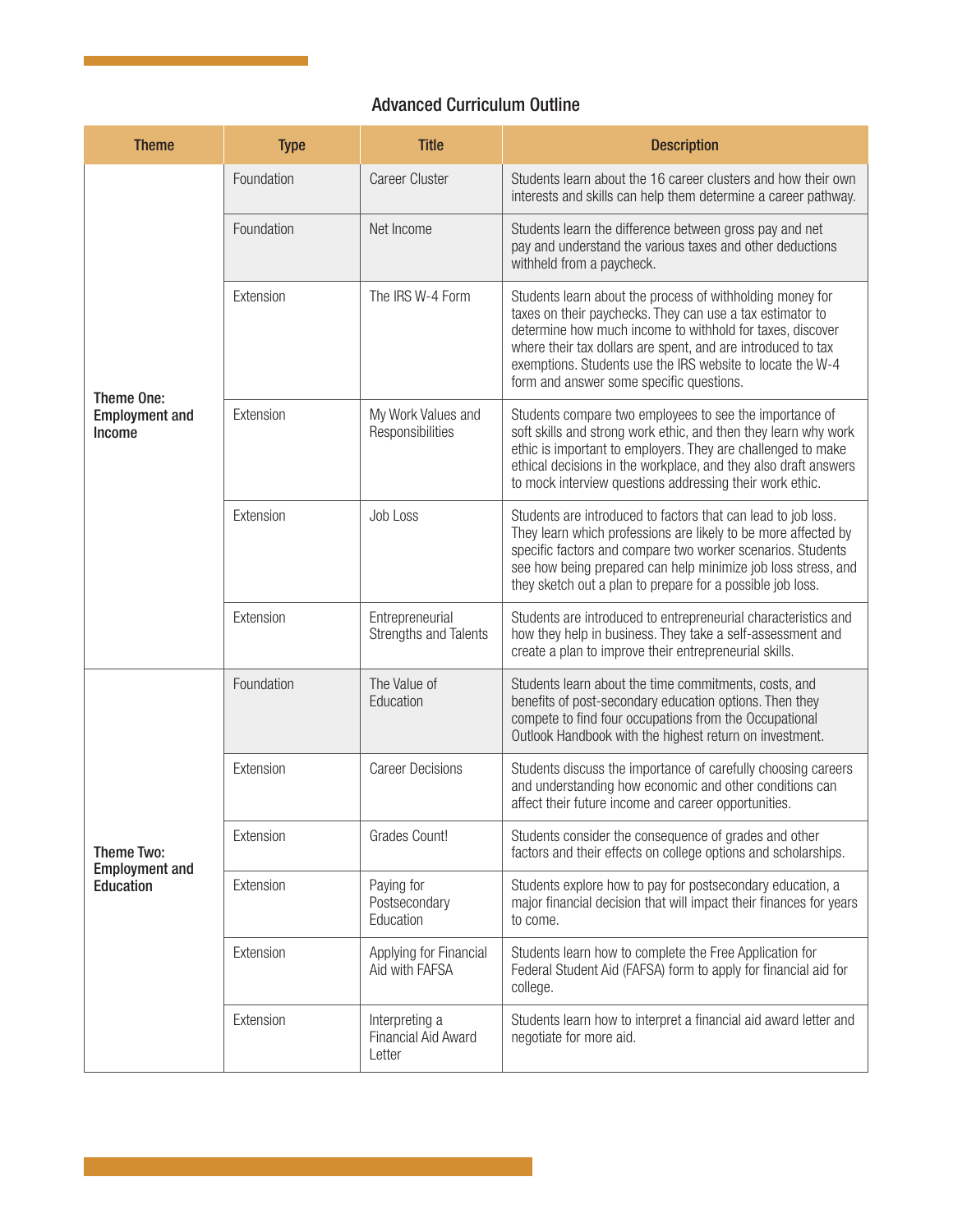#### Advanced Curriculum Outline

| <b>Theme</b>                                                                                   | <b>Type</b> | <b>Title</b>                             | <b>Description</b>                                                                                                                                                                                                                                                |
|------------------------------------------------------------------------------------------------|-------------|------------------------------------------|-------------------------------------------------------------------------------------------------------------------------------------------------------------------------------------------------------------------------------------------------------------------|
| <b>Theme Three:</b><br><b>Financial</b><br><b>Responsibility and</b><br><b>Decision Making</b> | Foundation  | <b>Financial Decision</b><br>Making      | Students learn a process for making decisions and recognize<br>the responsibilities associated with personal financial<br>decisions.                                                                                                                              |
|                                                                                                | Extension   | Planning for Financial<br><b>Success</b> | Students use critical thinking skills, and design thinking, to<br>communicate the benefits of financial goal planning.                                                                                                                                            |
|                                                                                                | Extension   | Buying Your First Car                    | Students learn to be smart consumers when purchasing a new<br>or used car.                                                                                                                                                                                        |
|                                                                                                | Extension   | Sales and Property<br>Taxes              | Students determine the impact taxes have on financial decision<br>making.                                                                                                                                                                                         |
|                                                                                                | Extension   | Philanthropy                             | Students consider the emotional, social, and financial benefits<br>of charitable giving as part of creating a personal financial<br>plan.                                                                                                                         |
|                                                                                                | Extension   | My Financial Future<br>and Debt          | Students learn how to use credit responsibly, why they should<br>keep debt low, and why credit scores matter.                                                                                                                                                     |
|                                                                                                | Extension   | Cost of Living                           | Students research the cost of living in different regions and<br>create a goal and four step plan to make a living in a certain<br>geographic area.                                                                                                               |
| <b>Theme Four:</b><br><b>Planning and Money</b><br>Management                                  | Foundation  | Next-Level Budgeting                     | Students explore the differences between needs and wants,<br>and then they learn about the parts of a budget and the<br>importance of budgeting.                                                                                                                  |
|                                                                                                | Extension   | Extracurricular<br>Expenses              | Students apply their understanding of budgeting as they<br>explore how to budget for extracurricular activities that are part<br>of many students' high school experience.                                                                                        |
|                                                                                                | Extension   | A World Without Cash                     | Students learn about cashless spending. They discover the<br>pros and cons of cashless spending, reflect on the impact<br>that apps and credit/debit cards can have on spending and<br>security, and research a payment app.                                      |
|                                                                                                | Extension   | <b>Unexpected Expenses</b>               | Students understand the impact of unexpected expenses on<br>their budget and the role of an emergency fund in meeting<br>those expenses.                                                                                                                          |
| <b>Theme Five: Risk</b><br><b>Management and</b><br><b>Insurance</b>                           | Foundation  | Insurance                                | Students analyze the conditions under which it is appropriate<br>for young adults to have life, health, and disability insurance.                                                                                                                                 |
|                                                                                                | Extension   | Auto Insurance                           | Students learn about different types of auto insurance policies<br>and what each covers. They explore the costs of insurance,<br>including premiums and deductibles, and learn strategies for<br>keeping auto insurance costs low.                                |
|                                                                                                | Extension   | Mortgages                                | Students learn the basics about mortgages, including what<br>a mortgage payment consists of and the initial expenses<br>for obtaining a mortgage. They explore different types of<br>mortgages and compare fixed-rate, adjustable-rate, and<br>balloon mortgages. |

a sa kacamatan ing Kabupatèn Kabupatèn Kabupatèn Kabupatèn Kabupatèn Kabupatèn Kabupatèn Kabupatèn Kabupatèn K